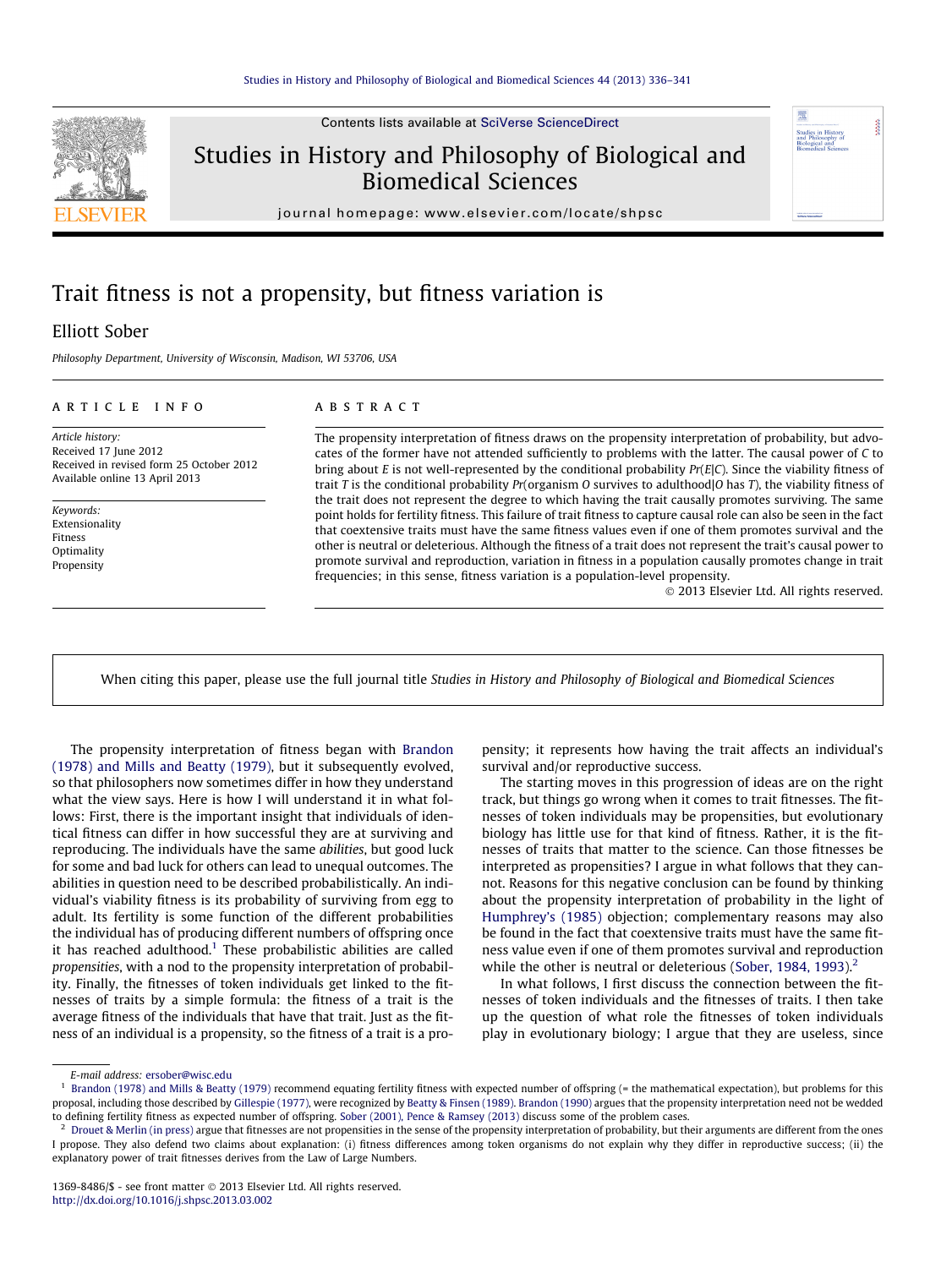their values typically cannot be estimated. It is trait fitnesses that are important to the science. I then argue that the fitness of a trait does not represent the trait's propensity to promote survival and reproduction. If trait fitnesses don't represent causal powers, where are causal descriptors of evolution by natural selection to be found? I describe two—the concept of selection-for ([Sober,](#page-5-0) [1984\)](#page-5-0) and the variation in fitness that a population exhibits [\(Mill](#page-5-0)[stein, 2006](#page-5-0)). Population-level variation in fitness is a causal propensity.

#### 1. How individual and trait fitness are related

The distinction between the fitness of a trait and the fitness of a token organism is widely recognized, as is the following connection between them ([Brandon, 1978; Mills & Beatty, 1979; Sober,](#page-5-0) [1984\)](#page-5-0):

(1) The fitness of trait T in population P and environment E at time  $t =$  the (arithmetic) average fitness of the organisms that have T in P and E at  $t.^3$ 

Although some may see this proposition as an arbitrary stipulation, in fact it follows from two reasonable assumptions:

- that the fitness of an organism in its environment is identical with the fitness of the total trait complex that the organism possesses in its environment.
- that certain probabilities are identified with actual frequencies.

For simplicity, consider the component of fitness that pertains to viability. Organism Os viability fitness  $(w_v)$  is its probability of surviving the passage from egg to adult. The first bulleted claim means that Os viability fitness can be expressed as a conditional probability

(2)  $W_v(0)$  = Pr(O survives to adulthood|O at the egg stage has  $T_o$ ).

Here  $T<sub>o</sub>$  is the totality of traits that O has at the egg stage.  $T<sub>o</sub>$  is a total trait complex, whereas the  $T$  mentioned in  $(1)$  is any trait (e.g., the ''singleton'' trait of having a heart).

If there are *n* organisms  $(0_1, 0_2, \ldots, 0_n)$  that have trait *T* in the population, the axioms of probability entail that

(3)  $w_v(T)$  = Pr(O survives to adulthood|O at the egg stage has  $T = \sum_{i=1}^{i=n} Pr$  (O<sub>i</sub> survives to adulthood|O<sub>i</sub> at the egg stage has  $T_i$ ) $Pr(O_i$  has  $T_i|O_i$  has  $T$ ).

Proposition (1) follows from (2) and (3) if  $Pr(O_i$  has  $T_i|O_i$  has T) equals the actual frequency of each total trait complex among the  $n$  individuals that have  $T$ . If each of those  $n$  individuals has a unique total trait complex, then the actual frequency of each trait complex is  $\frac{1}{n}$ .

Proposition (2) is motivated by the general philosophical idea that an organism's fitness in an environment supervenes on the totality of traits that the organism possesses in that environment.<sup>4</sup> Once the total trait complex and the environment are specified, the organism's fitness is fixed; there is no ''primitive thisness'' (haecceity) that has any relevance. Proposition (3) is a truth of mathematics, but it does not say how the value of  $Pr(O_i \text{ has } T_i|O_i \text{ has } T)$  should be understood. Why should its value be the actual frequency of  $T_i$  in  $T$ ? Actual frequency is the wrong interpretation for many of the probabilities used in science. Why should it be used for this one? The reason is that one wants the fitness of a trait to help predict what will happen to the *n* flesh-and-blood individuals that have the trait.

A principle of extensionality follows from Proposition (1): If traits A and B attach to exactly the same individuals in a population, then the two traits have the same fitness value in that population [\(So](#page-5-0)[ber, 1984, 1993\)](#page-5-0). Extensionality, a concept from the philosophy of language, is a property of linguistic contexts. If the sentence ''the fitness value of trait A in population  $P$  is  $x''$  is true, then "the fitness value of trait B in population P is  $x''$  will also be true if A and B are coextensive in P. Coextensive terms (terms that apply to exactly the same objects) may be substituted one for the other in extensional contexts, salva veritate.

Advocates of the propensity interpretation of fitness have argued that fitness must not be equated with actual survival or reproductive success, and I agree. This may suggest that the probabilities that are used to define fitness must never equate probability with actual frequency. This suggestion is mistaken. Interpreters of probability are often pluralists, thinking that probability sometimes has a subjective meaning (representing rational degree of belief) while at other times it means something objective. Even so, they sometimes shy away from using different objective interpretations of probability for the different concepts that occur within a single theory, perhaps because they are concerned to avoid the fallacy of equivocation. The fear is exaggerated; mixing is routine in models of evolution where some probabilities represent actual frequencies while others do not.

Proposition (1) may suggest that a trait's fitness value can be determined by first discovering the fitness values of the organisms possessing the trait and then taking the average. This is not what Proposition (1) says, which is fortunate, since the suggested epistemology is mistaken, as I now will explain.

#### 2. Individual fitnesses are useless

It is often remarked that evolutionary biology takes no interest in the fitnesses of token organisms. For example, biologists don't bother with the fitness of Charlie the Tuna, though they may want to discuss the fitness of tuna dorsal fins ([Sober, 1984\)](#page-5-0). This is not an arbitrary decision. The fitnesses of token organisms are typically inaccessible.<sup>5</sup> This is because organisms taste of life but once. Consider a population of coins that are physically different in which each coin is tossed a single time. The outcome of the single toss of a given coin provides too meager a resource for estimating what the probability was that it would land heads. In contrast, the frequency of heads in this population may be a reasonable estimate of the average probability of landing heads that a coin has in this population. If organisms lived their lives again and again, their viability (and fertility) fitnesses would be more accessible. If cats had nine lives, that would be a start.

Can individual fitness values be inferred by looking at multiple organisms that are physically identical and that live in identical environments? Supervenience entails that they must have the same fitness. With enough of these carbon copies, we could estimate the viability fitness of each by looking at the frequencies with which these carbon copies survive to adulthood. Perhaps each of the unique elephants in a herd could be cloned 1000 times, and 1000 replicates of the herd could be formed, each placed into an identical environment. The fitnesses of each token elephant in the parent herd could then be estimated by watching what happens to its 1000 replicates. The sense in which this protocol is

<sup>&</sup>lt;sup>3</sup> Henceforth, I will usually suppress mention of population, environment, and time, which should be taken as understood.

<sup>4</sup> It is a good question how ''the environment'' should be specified. I leave that question aside in my discussion of Proposition (1).

<sup>5</sup> I say ''typically'' because there are exceptions. For example, if you know that a trait is lethal in childhood, you can assign a newborn that has that trait a viability fitness of zero.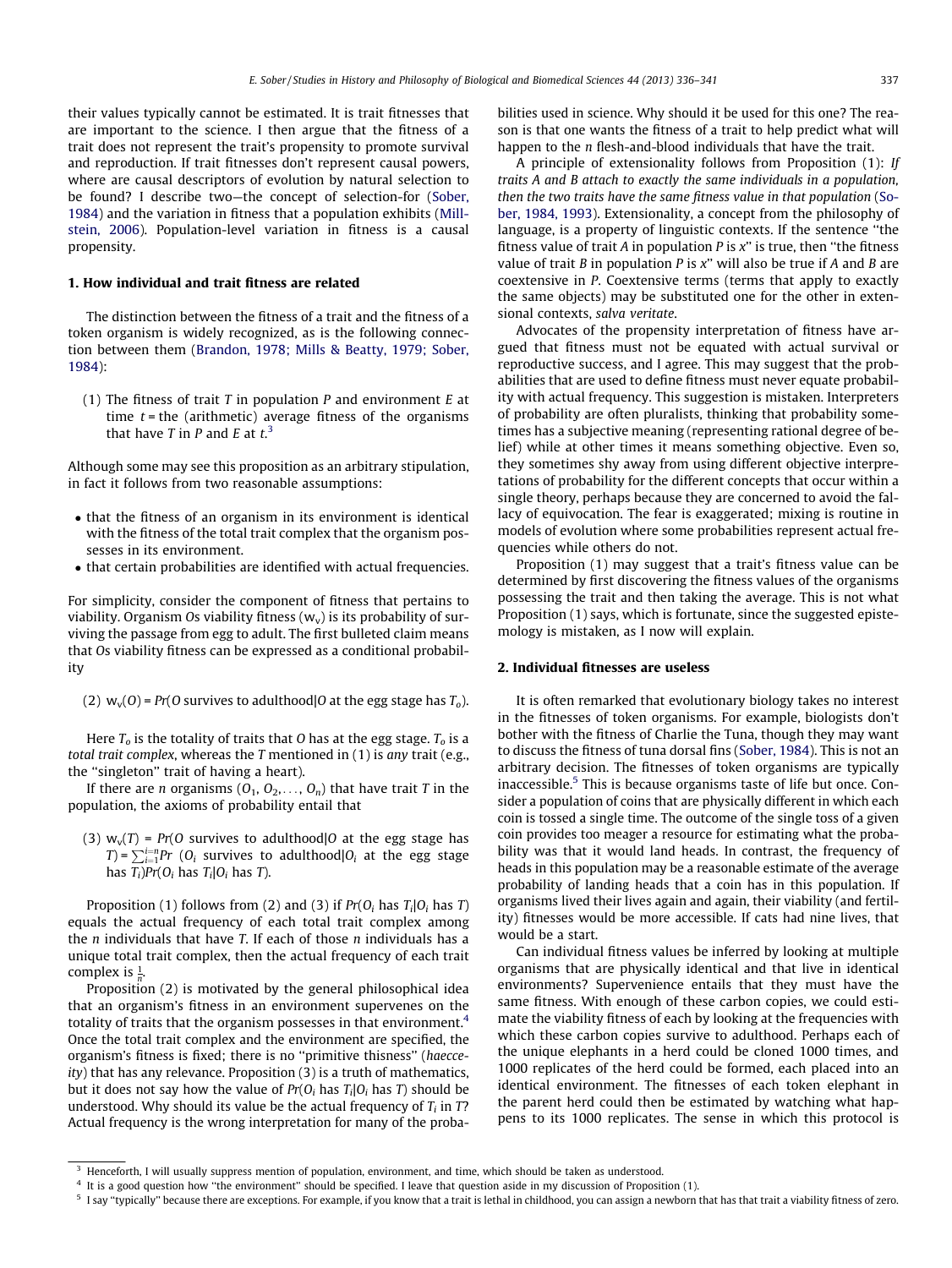

Fig. 1. [Parker's \(1978\)](#page-5-0) optimality model of male dung fly copulation time.

''possible'' is entirely disconnected from what is biologically feasible. Biologists are almost always stuck with the unique organ-isms they observe. Token fitness is a pipe dream.<sup>6</sup> [Mills and Beatty's](#page-5-0) [\(1979, p. 276\)](#page-5-0) statement that ''it is the fitness of types which figures primarily in explanations of microevolutionary change'' is an understatement.

[Ramsey \(2006, pp. 492–493\)](#page-5-0) takes issue with the thesis that the fitnesses of token individuals are unknowable by proposing the following analogy. One way to tell what a coin's probability is of landing heads is by examining its physical make-up and the physical make-up of the tossing device used. Another is to toss the coin multiple times or to toss multiple coins "of the same type." He says ''we can do the same thing with organisms.'' My reply is that maybe we can, in principle; but, in practice, this isn't workable at all. A coin's probability of landing heads on a given toss is a simple function of a few of its physical properties and a few of the properties of the tossing environment. An egg's probability of surviving to adulthood is vastly more complex. And I've already commented on the fact that the total trait complexes of token organisms are almost always unique. The upshot is not that fitnesses are unknowable, but that the fitnesses of token organisms are.<sup>7</sup> Biologists get along quite well by thinking about the fitnesses of traits that are shared among organisms; the fitness of the total trait complex that a token organism uniquely possesses is typically beyond their ken.

We see here a peculiar inversion of a standard epistemic complaint against Platonism—that knowledge of particulars is easy or unproblematic, whereas knowledge of properties is hard or impossible (see, e.g., [Benacceraf, 1973\)](#page-5-0). This purported asymmetry flips like a rabbit/duck when knowledge of probabilities is considered. When token organisms are unique and live just once, their probabilities of surviving from egg to adult are usually impossible to estimate, but the viabilities of the traits they share are often easy to estimate.<sup>8</sup>

Do well-motivated optimality models render the fitnesses of token organisms accessible? They do not. For example, in [Parker's](#page-5-0) [\(1978\)](#page-5-0) model of male dung fly copulation time, the optimal time for a male to spend in copula is derived from assumptions about (i) the time a male spends searching for a mate and then guarding her after copulation, and (ii) the proportion of eggs that will be fer-

tilized, conditional on the time spent in copula. See Fig. 1. The x-axis represents time. If a male spends s minutes searching and guarding, what value of  $c$  is optimal, where  $c$  is the amount of time spent copulating? The y-axis represents the proportion of eggs that are fertilized; its value depends on copulation time. The curve relating  $c$  to  $y$  is estimated from data; notice that it represents diminishing returns. The value of c that is optimal is the one that maximizes the proportion of eggs fertilized per unit time. The slope of the diagonal line in the figure represents this maximal rate. Parker did not estimate the value of s from data on just one male; rather, he pooled males and worked with the average amount of time they spend searching and guarding; likewise, the curve representing  $y$  as a function of  $c$  was based on data from multiple parental pairs. What Parker derived was the optimal value of  $c$  for the average male. But even if he had worked with a single male, the point of importance would be the same: this model does not say what the fitness value is of any individual or trait. It merely entails a fitness ordering of trait values; there is an intermediate optimum with fitness declining monotonically with distance from that optimum. This ordering suffices to make some predictions; fitness point values aren't needed, which is fortunate. Optmality models are about traits, not Charlie the Tuna.

#### 3. Is trait fitness a propensity?

To answer this question, we need to review what a propensity is and how the propensity interpretation of fitness relates to the propensity interpretation of probability (see [Galavotti, 2005; Gillies,](#page-5-0) [2000; Hájek 2011](#page-5-0) for discussion of the latter).

Propensities are causal powers. When we say that water-solubility is a dispositional property that sugar has, we don't just mean that

If sugar were immersed in water (in the right way<sup>9</sup>), it would dissolve.

We also have in mind two causal claims:

Immersing sugar in water (in the right way) would cause the sugar to dissolve.

Sugar has a property that causes it to dissolve when it is immersed (in the right way).

When sugar dissolves, this is caused both by the environment it is in and by its internal make-up.

This causal dimension in the concept of disposition recurs in the idea of probabilistic propensity.<sup>10</sup> According to the propensity interpretation of probability, " $Pr(A|B) = p$ " means that p is the strength of the causal tendency that B has to bring about  $A$ .<sup>11</sup> This causal idea has long been part of philosophical discussion of the propensity interpretation; it explains why [Humphreys' \(1985\)](#page-5-0) criticism of that interpretation is so widely regarded as decisive. Sometimes  $Pr(A|B)$ is high even though  $B$  is the effect and  $A$  is the cause. If your probability of having smoked cigarettes is high, conditional on your now having lung cancer, this doesn't mean that having cancer later caus-

 $^6$  My objection here is epistemic, not semantic. I do not claim that these single-case probabilities "make no sense," just that scientists rarely are able to make good estimates of their values.

 $7\,$  My point about token organisms is not just that we usually can't be certain what their fitness values are; my claim is that we rarely are able to have good estimates of those values.

<sup>8</sup> For more on Platonism and evolutionary theory, see [Sober \(1981, 2011b, §4.7\)](#page-5-0).

<sup>9</sup> This phrase is present to exclude immersing a lump of sugar after encasing it in wax, for example.

<sup>&</sup>lt;sup>10</sup> See, for example, [Peirce \(1910\), Popper \(1959, 1990\), Giere \(1973\), Fetzer \(1982\), Miller \(1994\)](#page-5-0), though [Gillies \(2000, pp. 114, 133\)](#page-5-0) takes the unusual step of defining ''propensity'' to mean any non-frequency-based objective probability; he is okay with ''noncausal propensities.''

 $^{11}$  Here it must be noted that long-run propensity theorists do not want to say that a fair die has a weak propensity (of  $_{6}^{1}$ ) to land 3 on the next roll, but prefer to say that the die has a strong propensity to land 3 with a long-run relative frequency of approximately  $\frac{1}{6}$ . Short-run propensity theorists do not need to choose.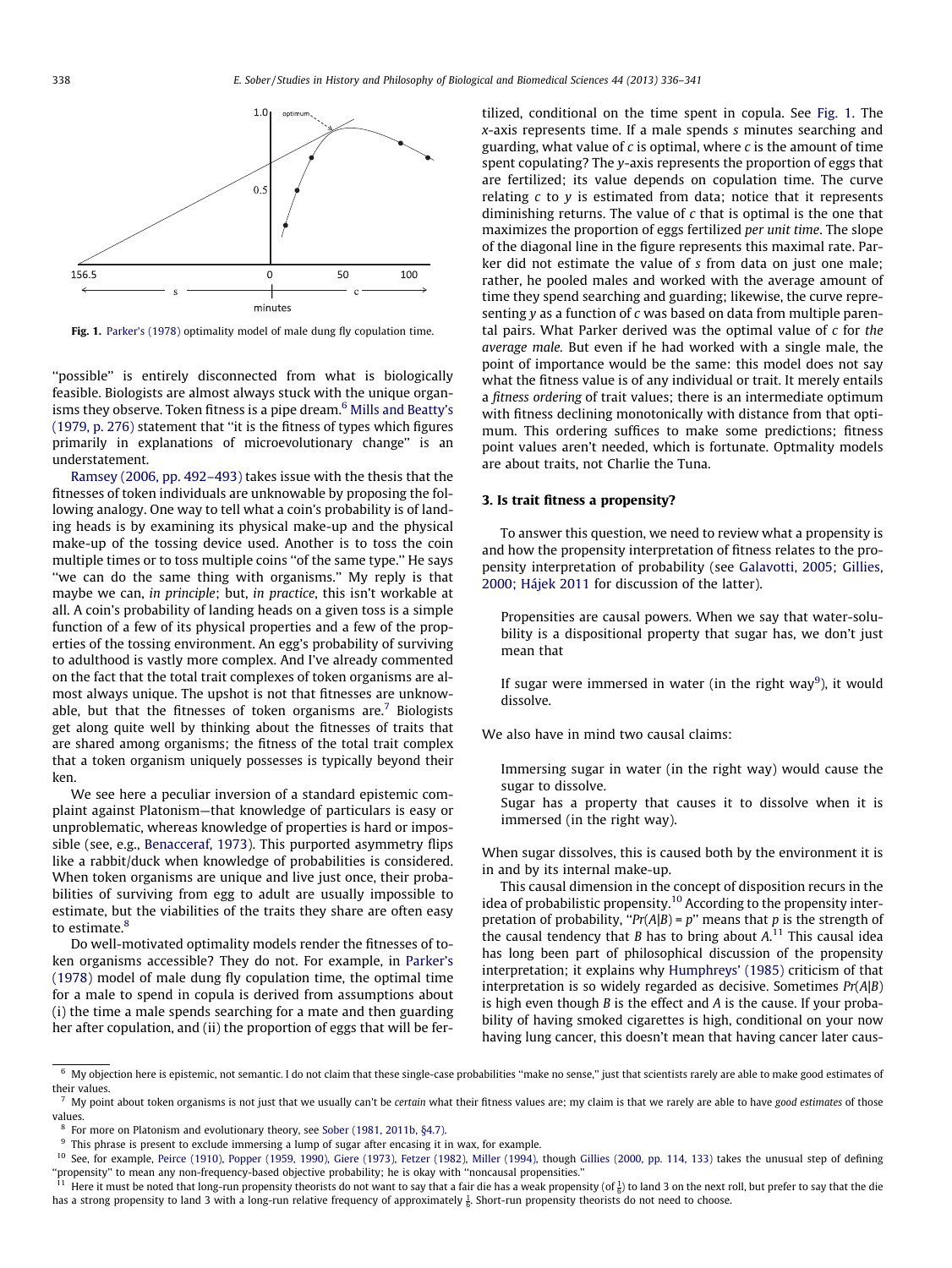<span id="page-3-0"></span>ally promotes smoking earlier. The propensity interpretation is mistaken as a thesis about some objective probabilities.<sup>12,13</sup>

Humphreys' counterexample suggests others. For example,  $Pr(A|A) = 1$  so long as A is not a contradiction, but that doesn't mean that every noncontradictory proposition has a maximally strong causal tendency to make itself true. But the counterexample that is most relevant to the propensity interpretation of fitness is the following: even when B causally promotes A, the conditional probability Pr(A|B) is usually a poor measure of Bs causal power to bring about A. Suppose that studying philosophy in your 20s has a mild positive effect on your chance of reaching age 50. This is perfectly consistent with Pr(you live at least 50 years|you study philosophy in your 20s) being very high. Causal powers are measured by looking at how much difference the cause makes.<sup>14</sup> If studying philosophy in your 20s makes a slight difference in your chance of living until 50, its causal power is slight. But making little difference is perfectly consistent with the conditional probability's being high.

We now can address the question of whether fitness is a propensity. Again, for simplicity, let's focus on viability fitnesses. As noted earlier, the viability fitness of a trait is a conditional probability that has the form  $Pr(O \text{ survives to adulthood}|O \text{ has trait } T)$ . The question is whether this conditional probability describes Ts causal power to promote survival.

It does not. One reason comes the fact that the value of the conditional probability  $Pr(O \text{ survives to adulthood} | O \text{ has trait } T)$  tells you nothing about how much difference having trait T makes in the survival of an individual. It is difference making that represents the trait's causal power to influence survivorship, not the bare value of this single conditional probability. A second reason comes from Proposition (1), which friends of the propensity interpretation of fitness endorse. Two coextensive traits must have identical fitnesses, even if one promotes survival while the other is neutral or deleterious. That is the point of the selection toy I described in [Sober \(1984, p. 99\).](#page-5-0) In this toy, there are balls of different sizes; the toy is divided into levels by barriers that contain holes; the holes are largest at the top level, somewhat smaller one level down, and so on. If all the balls are at the top and the toy is shaken, the balls get sorted, with the smallest balls finding their way to the bottom and the larger balls remaining closer to the top. Suppose a ball's ''fitness'' is its chance of getting to the bottom. Since all and only the red balls are the smallest, the two traits have identical fitnesses, though it is size, not color, that causes ''success'' in this process. For a biological example, suppose that having red blood and having hemoglobin in the blood are coextensive traits in a population. This means the traits have identical finesses, even though they play different causal roles. Having hemoglobin in your blood promotes survival (because it transports oxygen to tissue), whereas having red blood does nothing to help or hinder survival.<sup>15</sup>

The two arguments against regarding the viability fitness of a trait as a propensity the trait has to promote survival also apply to fertility fitness. For example, in cases where fertility fitness is adequately represented by expected number of offspring, that fitness also obeys the constraint that coextensive traits must have the same fitness value, and the expected number of offspring, conditional on having trait  $T$  says nothing about how having trait  $T$ causally influences reproductive success.

The fact remains that fitness is a probabilistic property, one that is not identical with actual survival or reproductive success. But it is not a propensity; by this I mean that the fitness of a trait should not be identified with the trait's causal power to promote survival or reproductive success.

[Mills and Beatty \(1979,](#page-5-0) p. 276) say that ''intuitively, the fitness of a type (genotype or phenotype) reflects the contribution of a particular gene or trait to the expected descendant contribution... ;'' here they seem to endorse the idea that trait fitnesses are propensities. But earlier in their paper (p. 272), they claim that the fitness of a trait is not a propensity because only concrete particulars have propensities. I agree with the claim but not with the reason. Properties (types) have causal powers. For example, smoking cigarettes causally promotes lung cancer; individuals place themselves at greater risk by having this property. Talking about the causal power of a trait is elliptical for a claim about what an individual's having the trait would causally promote. Although traits have propensities (causal powers), the fitness of a trait is not the propensity the trait has to promote survival and reproductive success.

#### 4. Where's the causality in natural selection?

What, then, becomes of the idea that natural selection causes evolution? If selection occurs precisely when there is variation in fitness, doesn't the failure of the propensity interpretation of fitness mean that selection is not a cause of evolution? This does not follow. We so far have asked whether the fitness of a trait represents the trait's causal power to promote the survival and reproduction of an organism. This does not address the question of whether variation in fitness among traits causally promotes the evolution of a population. Notice that the two questions involve different relata. The fact that the answer is no to the first does not entail that the answer is no to the second.

One causal aspect of selection can be seen by considering the distinction between selection-of and selection-for ([Sober, 1984\)](#page-5-0). In the selection toy just described, there is selection for being small, not selection for being red, even though the two traits are coextensive. There is selection for being small because a ball's being small causally promotes its getting to the bottom. There is no selection for being red, since being red plays no such causal role. When there is selection for one trait and selection against another, the traits make a causal difference in survival and reproductive success. This isn't something that is captured by the absolute fitness value of either trait. In the expression "selection for trait  $T$ ," the predicate "T" occurs nonextensionally. This is no surprise, since the predicate also occurs nonextensionally in " $as$  having trait  $T$ causes ...''

Let us now set aside the concept of selection-for and consider the concept of variation in fitness. Does fitness variation in a population causally promote change in trait frequencies? Again, the

 $\frac{12}{12}$  For two attempts to shield the propensity interpretation from Humphreys' objection, see [Gillies \(2000\), Miller \(2002\).](#page-5-0)

<sup>&</sup>lt;sup>13</sup> [Humphreys \(1985\)](#page-5-0) also defends a more radical thesis; he says that "propensities must, it is commonly held, have the properties prescribed by probability theory. My contention is that they do not and, that rather than this being construed as a problem for propensities, it is to be taken as a reason for rejecting the current theory of probability as the correct theory of chance (p. 557)." Humphreys wants a new theory of chance, distinct from the current theory of probability. I take no stand on this thesis, but merely focus on his thesis that "propensities cannot be probabilities," which is the title of his paper. At the end of his paper Humphrey decries the practice of thinking of probability in terms of a set of abstract axioms (e.g., Kolmogorov's) and then asking how these axioms can be interpreted (p. 569). My reading of his counterexample to the propensity interpretation does not depend on buying the Kolmogorov axioms.

 $14$  The difference-making idea needs to be spelled out carefully. The strength of Cs propensity to bring about E (where both are dichotomous) should not be defined as [ $Pr(E|C) - Pr(E|notC)$ ], since that would equate strength of propensity with degree of correlation. The idea of holding fixed other causal factors, manipulating the one of interest, and recording the change in the probability of the effect is a natural suggestion. A further question is whether arithmetic differences in probabilities, or their ratios, should be used ([Fitelson & Hitchcock, 2011](#page-5-0)). In many contexts there may be no clear answer; in the case of evolution by natural selection, there often is, as we shall see.

<sup>&</sup>lt;sup>15</sup> It is curious that [Sober \(1984\)](#page-5-0) endorses the propensity interpretation of fitness while at the same time highlighting the extensionality of fitness, as revealed by proposition (1).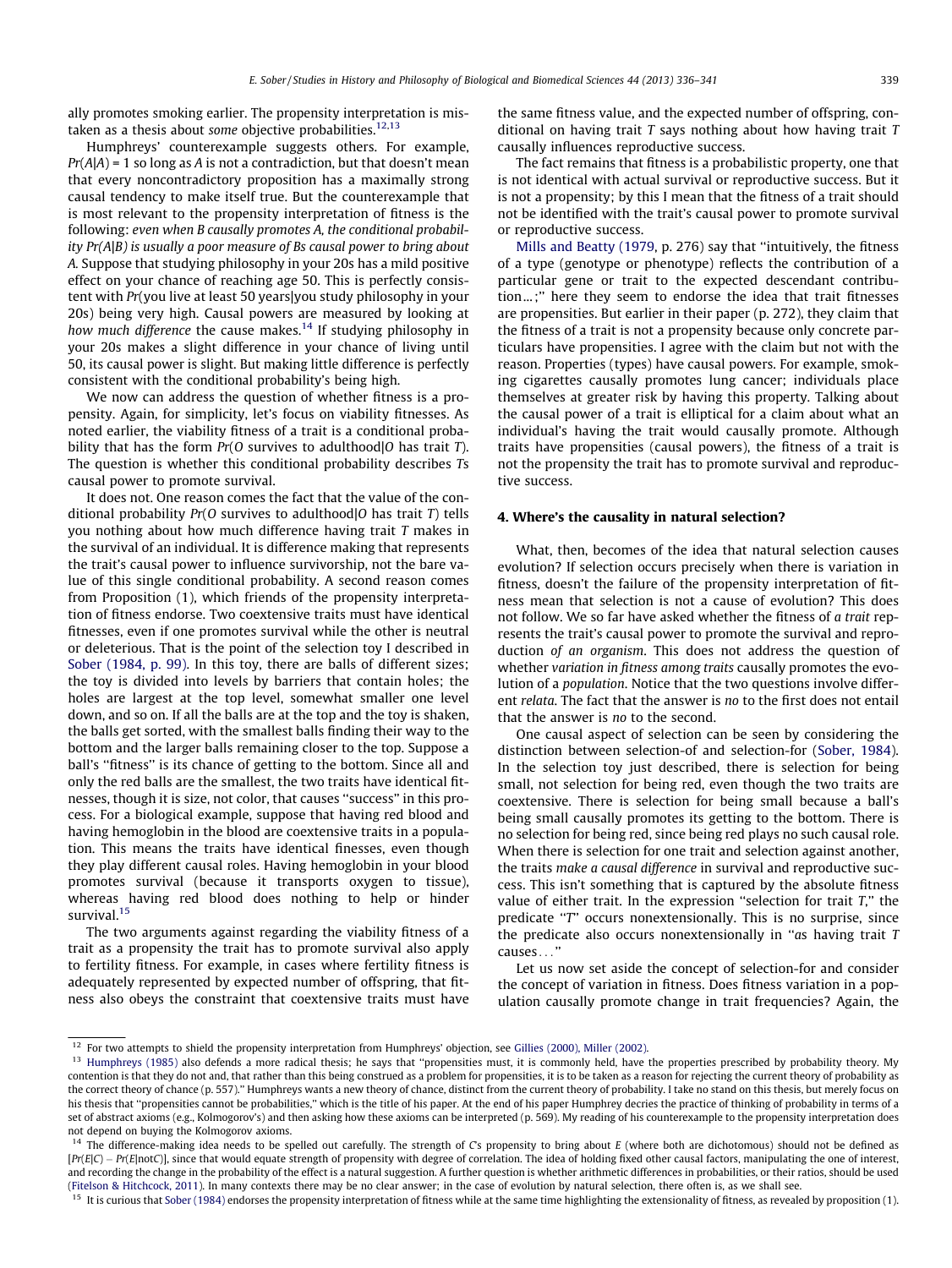

Fig. 2. A causal model in which variation in fitness at one time is a causal variable and trait frequencies at a later time is the effect variable.

selection toy is instructive. If it is size, not color, that causes different balls to descend to different levels in the toy, surely variation in color does not cause the balls to distribute themselves unequally. It is variation in size that is doing the causal work. Does this mean that it isn't variation in fitness that causes evolution—that the only concept that gets at causes is selection-for?

Not at all. Although the claim that A is fitter than B does not entail that having trait  $A$  (rather than  $B$ ) causes organisms to be more successful at surviving and reproducing, it remains true that variation in fitness causes evolution. When mathematical models represent the ''strength of selection'' and distinguish that quantity from "response to selection," they are saying something causal, and they do so by adverting to variation in fitness. They do not use the concept of selection-for. Here's a simple example. Consider an asexual population in which there are two traits A and B with frequencies p and q and fitnesses  $w(A)$  and  $w(B)$ , where offspring always resemble their parents. The relevant equation for the expected change in trait frequency in the next generation is ([Crow](#page-5-0) [& Kimura 1970, p. 179\)](#page-5-0):

$$
\Delta p = \frac{spq}{\bar{w}}.
$$

The selection coefficient s represents the fitness difference  $[w(A) - w(B)]$  and  $\overline{w}$  is the average fitness of individuals in the parental generation (see footnote [14](#page-3-0)). Apparently, the strength of selection is a cause and the response to selection is an (expected) effect. A similar point applies to the breeder's equation in quantitative genetics ([Falconer & MacKay, 1996\)](#page-5-0):

response to selection  $=$  heritability  $\times$  strength of selection.

Strength of selection is calibrated by a measure of how much variation in fitness there is in the population; the response should be understood as an expectation.<sup>16</sup>

It is natural to represent the idea that variation in fitness is a cause of trait evolution in the kind of causal model depicted in Fig. 2. The three causes represented there are independent of each other. Each can be manipulated in such a way that the change effected in a causal variable is expected to be associated with a change in state of the effect variable [\(Woodward, 2003\)](#page-5-0).

If trait  $A$  is fitter than trait  $B$  in a population, it does not follow that there is selection for A and against B. What does follow is that there is some property or other that A individuals have more frequently than  $B$  individuals do (call it  $P$ ) and there is selection for P. If the red balls in the toy are more prone to descend than the green ones are, there must be some property that distinguishes them that is doing the causal work; that property need not be color. Where there is variation in fitness, there is also selection-for.

The proposition that there is selection for  $P$  and against  $Q$  is transparently causal; the claim that A and B vary in fitness is not. This may suggest that variation in fitness does not cause evolution, but this suggestion is mistaken. The claim that A and B differ in fitness entails that there is some property that A individuals have more frequently than B individuals and there is selection for that property. A claim of fitness difference must have causal content if it entails a proposition that is transparently causal.

#### 5. Concluding comments

Although the propensity interpretation of fitness distinguishes the fitnesses of token organisms and the fitnesses of traits, where these two concepts are linked by Proposition (1), the motivation for the interpretation begins by thinking about the fitnesses of token organisms. The starting thought is that a token organism's fitness represents the organism's ability to survive and reproduce in its environment. That fitness gets represented by a conditional probability (if we restrict ourselves to considering the organism's viability). So the probability represents an ability—the causal power the organism has to survive to adulthood. But the causal oomph of the fitness concept starts to diminish when we think about the fitnesses of traits that numerous individuals share. The fitness of trait  $T$  is the average ability that individuals with trait  $T$  have of reaching adulthood. We have seen that this average ability of the individuals that have trait  $T$  does not represent the causal contribution that having trait T makes to surviving and reproducing. So much for the idea that the fitness of a trait represents its propensity to causally promote survival and reproduction.

There is causation in natural selection, but you have to look for it in the right places.<sup>17</sup> The fitness value of a trait does not represent the causal role the trait plays in affecting survival and reproductive success. But the concept of selection-for is causal. And it's also true that fitness variation<sup>18</sup> causally promotes evolution [\(Millstein,](#page-5-0) [2006; Sober, 2011a](#page-5-0)).

What about the concept of propensity? Though the fitness of a trait is not a propensity the trait has to promote survival and reproduction, the fitness variation in a population is a propensity the population has to evolve in a certain direction; the magnitude of that variation represents the causal push that selection gives to trait frequencies.  $19$  The propensity idea was on the right track; it just needs to be frame-shifted.

#### Acknowledgments

This paper is dedicated to the memory of James F. Crow, mentor and friend. My thanks to Hayley Clatterbuck, Maria Carla Galavotti, Casey Hart, Casey Helgeson, Matt Kopec, Joshua Mund, Steve Orzack, Grant Ramsey, Elena Spitzer, Mike Titelbaum, Olav Vassend, Joel Velasco, and the anonymous referees of this journal for helpful comments.

<sup>19</sup> This propensity often cannot be interpreted as a probability. Variance in fertilities often takes values that are greater than unity. This is another example of what [Humphreys](#page-5-0) [\(1985\)](#page-5-0) was describing—a propensity that is not a probability.

<sup>&</sup>lt;sup>16</sup> In a similar vein, [Fisher's \(1999\)](#page-5-0) fundamental theorem of natural selection says that the rate of change in fitness in a population due to natural selection equals the additive genetic variance in fitness ([Okasha, 2008\)](#page-5-0). Here variation in fitness is a causal propensity that the population has—not just to change trait frequencies, but to improve fitness. Fisher's theorem does not apply to frequency dependent fitnesses and in this sense it is less general than the breeder's equation. But its characterization of the causal power of variance in fitness is worth noting.

<sup>&</sup>lt;sup>17</sup> The "statistical interpretation" of selection ([Lewens, 2004; Walsh, 2000, 2007; Walsh, Lewens, & Ariew, 2002\)](#page-5-0) rejects the causal interpretation; see [Stephens \(2004\), Shapiro &](#page-5-0) [Sober \(2007\)](#page-5-0) for replies to some of these papers. The present paper is not a response to this denial of causation; rather, it is aimed at those who already accept the idea that selection causes evolution.

<sup>&</sup>lt;sup>18</sup> I use the term "variation" here without specifying how this is to be measured mathematically. I leave it open that different problems may require different measures.